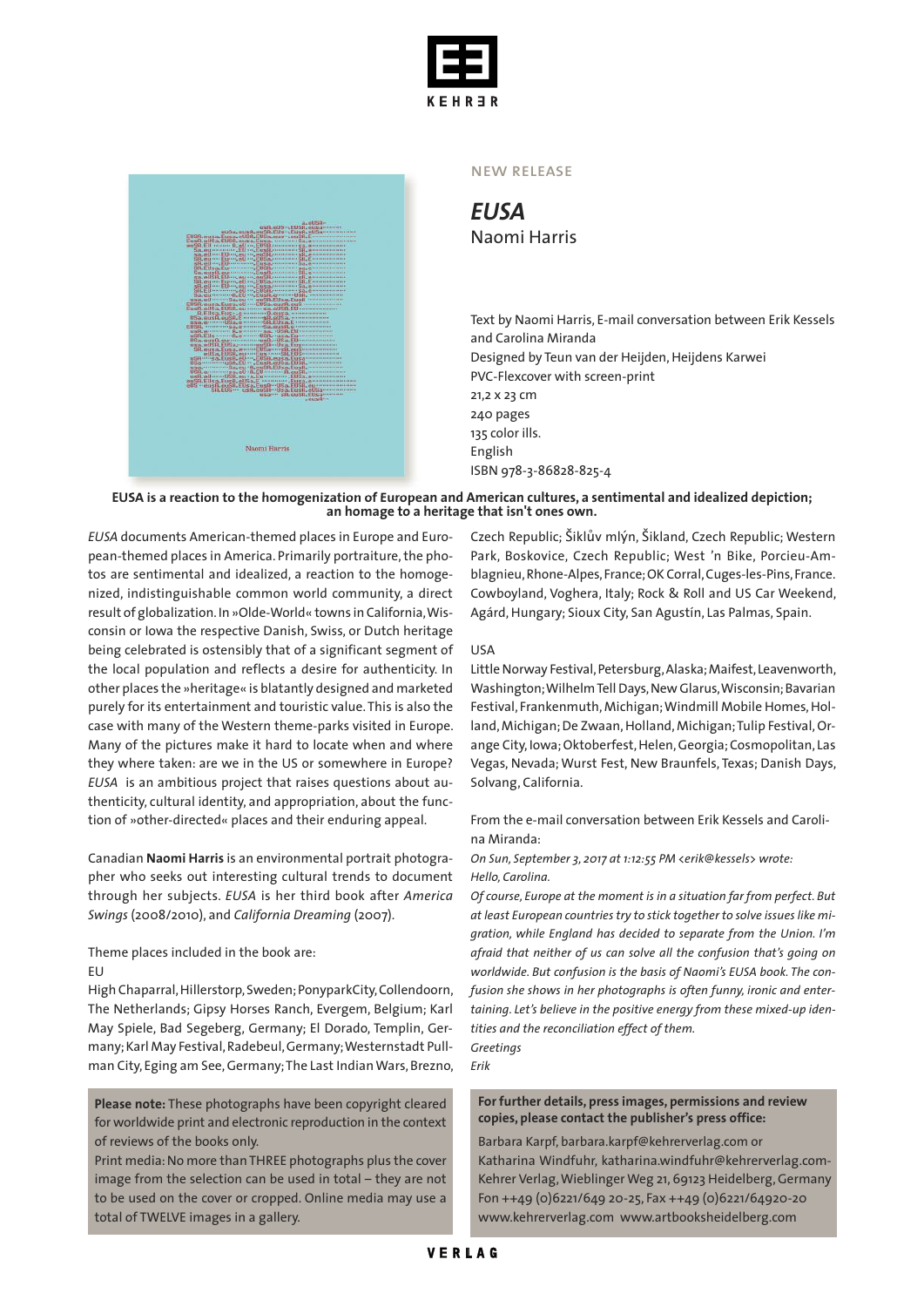

# **Press images**



1 The Last Indian Wars, Brezno, Czech Republic © Naomi Harris



3 Tulip Festival, Orange City, Iowa © Naomi Harris



5 OK Corral, Cuges-les-Pins, France © Naomi Harris



2 Maifest, Leavenworth,Washington © Naomi Harris



4 Little Norway Festival, Petersburg, Alaska, USA © Naomi Harris



6 Tulip Festival, Orange City, Iowa, USA © Naomi Harris

# VERLAG